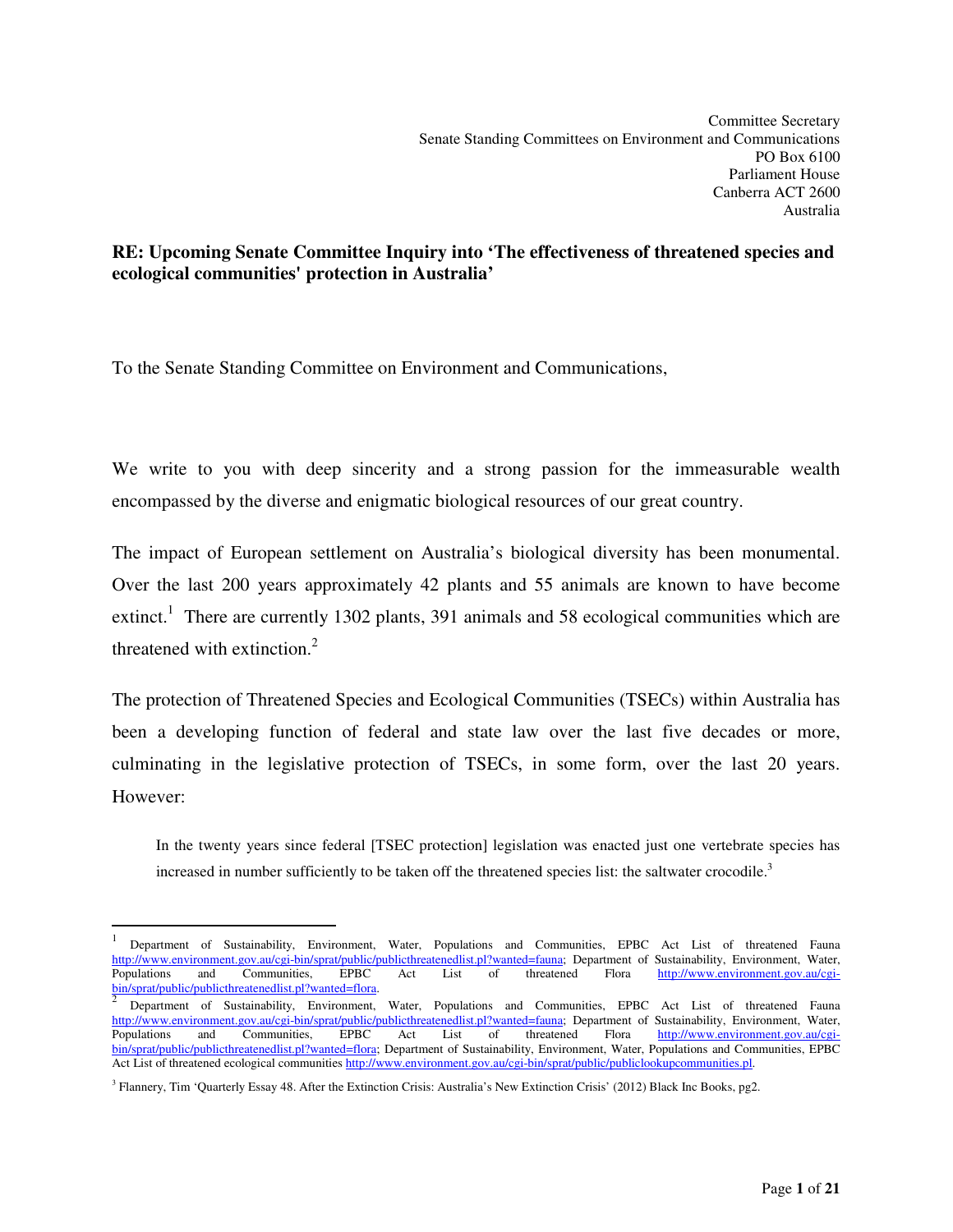It must be acknowledged that the current framework for TSEC protection is far from complete to ensure adequate protection of our wealth of natural assets and biological diversity. While it is important that we recognise these shortcomings, it is imperative that we have faith in the current legislative framework and work assiduously to establish appropriate mechanisms which can ensure security to all of Australia's biological diversity and prevent unavoidable extinction and ecosystem degradation.

It is important to acknowledge that there are two distinctive mechanisms to ensuring the survival, and enhancing the persistence, of TSECs: 1) Ensuring protection of TSECs from anthropogenic impacts to species populations and habitats; and 2) The implementation of extrinsic-species-andhabitat-management-techniques to reduce key threats and enhance survival, reproduction or regeneration of the specific TSEC. It is imperative that both of these mechanisms are incorporated into TSEC protection: TSEC protection *must* be considered from a perceptive that protection not only involves the direct protection of TSECs from human interference, but also involves human intervention to assist the TSEC in recovery to avoid extinction.

We thank you for taking the time to consider our submission, and fervently encourage the Federal Government to continue building its legacy of enhancing environmental protection,

Yours sincerely,

Mr Ian Wheatland, Mr Kai May, Dr Katherine Phillips and Mrs Nina Kriegisch.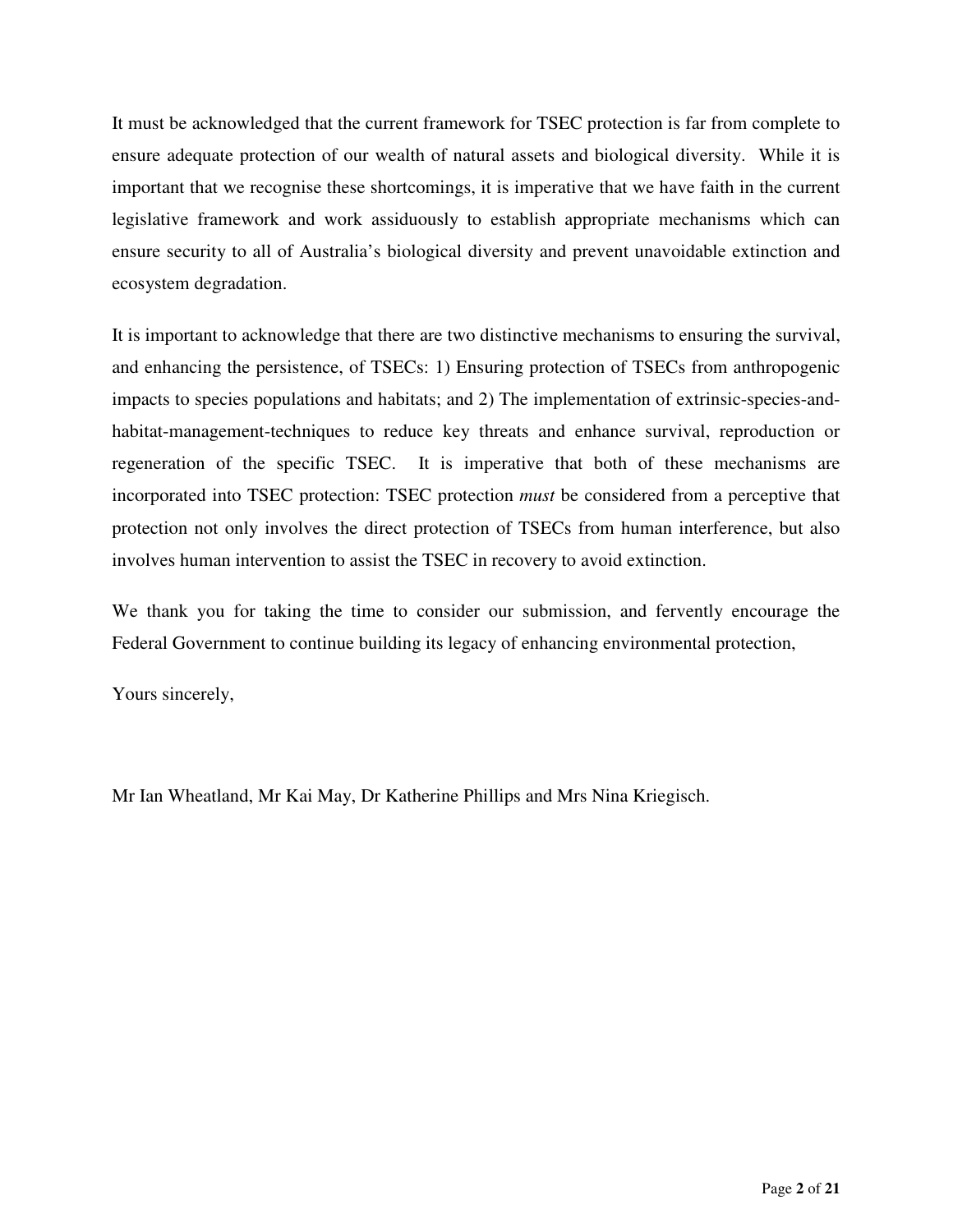The structure of this submission aligns with the terms of reference of the inquiry. A brief summary of the content of this submission is included below:

(**Note:** this summary includes only a small fraction of the information and analysis included in this submission)

#### **(A) Management of key threats to listed species and ecological communities**

In the majority of cases TSECs reach critically low abundance, distribution or extent due to pressures from key threatening processes. As such, control over anthropogenic activities from an individual to national level is a vitally important factor in the protection of TSECs. Provisions for the protection of TSECs from key threats, especially anthropogenic threats, are accounted for under the EPBC Act. However legislation only combats part of the overarching problem of environmental ambivalence towards land use planning decisions

Initiatives for the mitigation or elimination of existing and established key threats needs to be undertaken strategically for the protection of specific TSECs to be effective.

#### **(B) Development and implementation of recovery plans**

The development and implementation of recovery plans currently occurs at a rate which is too slow to provide adequate protection for TSECs. The development of recovery plans is undertaken with inconsistent and unpredictable priority and recovery plans which have been implemented provide no apparent benefit to the TSEC of which the recovery plan is the focus.

# **(C) Management of critical habitat across all land tenures**

Living organisms and ecological communities do not recognise the political boundaries defined by human society.

Many state government protection mechanisms for the protection of TSECs apply only to public land, and do not afford protection to TSECs which occur on private land. As such the EPBC Act is a vitally important legislative mechanism for the protection of TSECs as it provides governance across all land tenures.

# **(D) Regulatory and funding arrangements at all levels of government**

It is important to note that the cotemporary framework for the protection of TSECs by the Federal Government has been extremely difficult to establish due to the reality of constitutional jurisdiction, and has been established by the hard work of consecutive governments over a period of nearly half a century.

Decisions made by current governments must recognise the legacy of previous governments, and ensure that future decisions enhance the role of the Federal Government in relation to TSEC protection, and not allow the role of the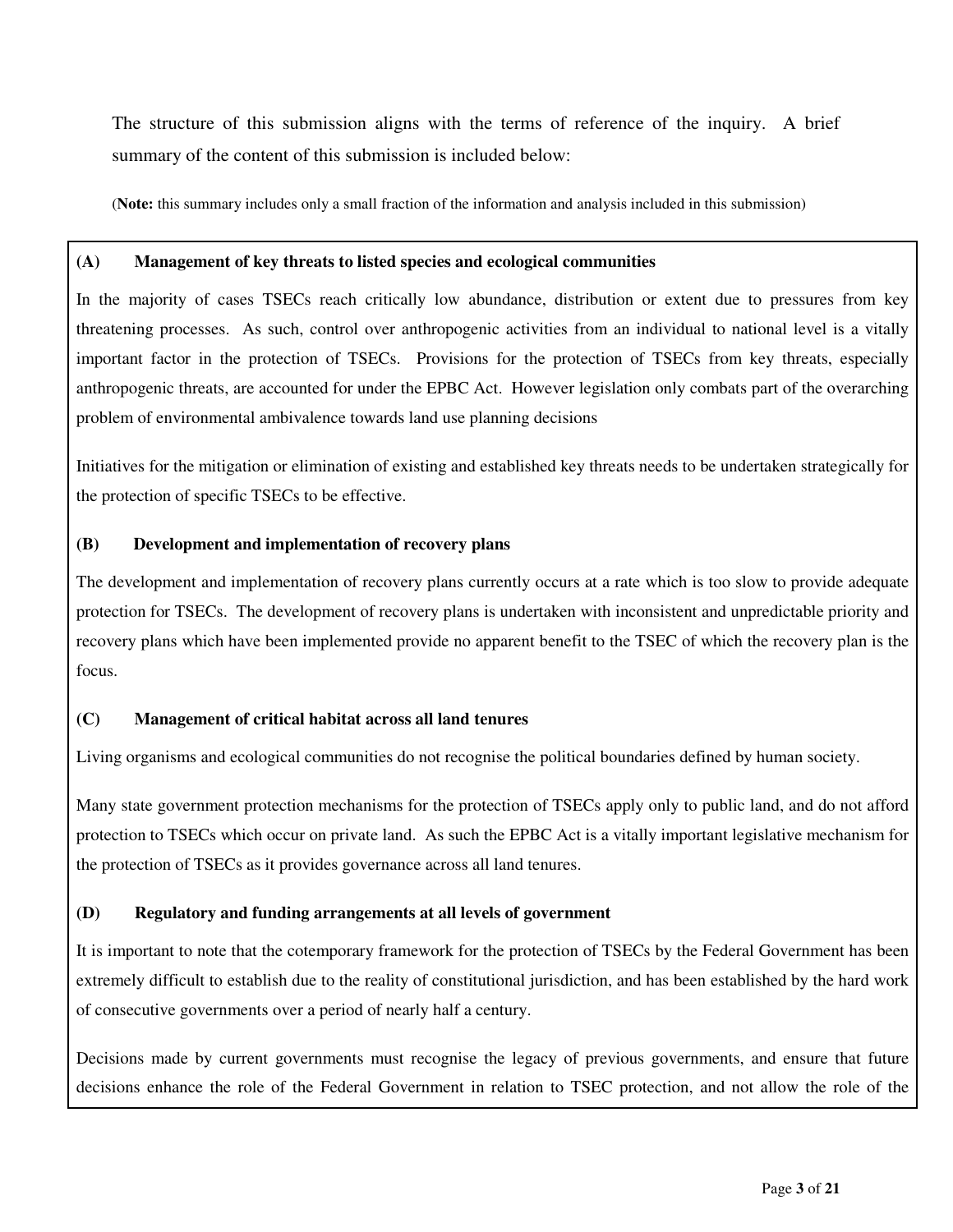Federal Government to degrade.

Federal Government powers which provide protection to TSECs afford a vital 'second-tier' of legislative protection for TSECs against unpredictable political and social agenda's which can at times destabilise the policy of normally rational State Governments.

As a result of the administrative role of local government a high level of ecological expertise is required at a local government level. According to an integrative commentary of the *Australian State of the Environment Committee* published in 2006 less than one-third of local councils in Australia had comprehensive or good capacity for natural resource management planning.

Limitations in the ecological capacity and expertise of local government prove to be a major inhibition to the management and protection of TSECs in Australia.

# **(E) Timeliness and risk management within the listings processes**

The EPBC Act does not contain provision requiring the minister responsible for the administration of the EPBC Act to undertake comprehensive, iterative assessments of TSECs to ensure eligible species or ecological communities are listed or assigned the appropriate conservation status.

Under the current process for listing new TSECs the Minister for the Environment relies heavily upon nominations by the public for the listing of TSECs. The heavy reliance by the Federal Government on public nomination of species and ecological communities to be listed as TSECs under the EPBC Act demonstrates a lack of dedication and commitment to the protection of TSECs.

In 2007 the Auditor General published a report which highlights that listings of TSECs are not reviewed with sufficient frequency. As such, current TSEC lists under state and federal legislation are unlikely to be accurate.

The timeliness of the listing process for TSECs has been repeatedly criticised for being slow, cumbersome an unpredictable.

As a result of ineffective TSEC list maintenance and review the application of the EPBC Act for TSEC protection becomes disjointed, inconsistent and ambiguous. Such inaccuracy provides uncertainty for all stakeholders in TSEC management.

#### **(F) The historical record of state and territory governments on these matters**

It is clear from recent policy choices that the current Victorian Government has little regard for considering the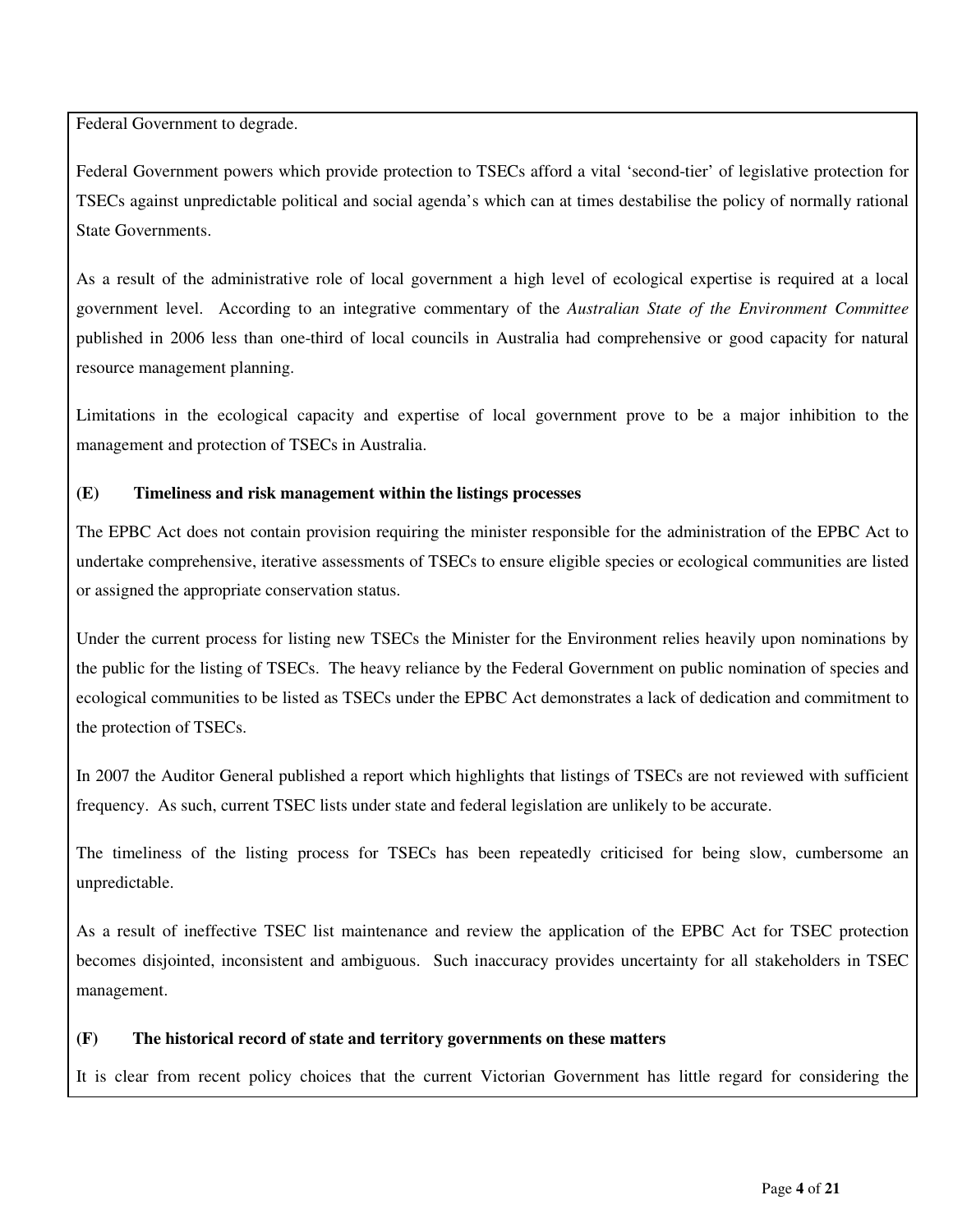management and protection of TSECs across a broad range of natural resource management and environment protection decision making.

Additionally since taking office in 2010 the Victorian Government has made redundant 400 full time staff (or 14% of the total permanent full time staff) in the Department of Sustainability and environment. Many of these spending-cut measures have significantly impacted conservation programs for the protection, management or monitoring of TSECs. This significantly reduces the capacity and ability of the Victorian Government to accurately consider decisions in relation to impacts on TSECs or to contribute effectively to the holistic management and protection of TSECs.

#### **(G) Any other related matter.**

#### *Economics of TSEC Protection*

The further development of implementation mechanisms for the adequate protection of TSECs would provide significant benefits to the Australian economy. Enhancing the protection and management of TSECs creates opportunities for corporations and organisations to invest in the sector providing jobs for ecological and environmental scientists, conservation workers, and managerial and administrative staff. Further investment in conservation activities would also provide much needed support to educational institutions engaged in teaching and research.

#### *Obligations under International Law*

Australia as a nation has numerous obligations relating to the management and protection of TSECs under an array of international agreements. It is important that our obligations under these international agreements are carefully considered and our obligations met or exceeded.

#### *Compliance, Enforcement and Auditing*

An analysis of the effectiveness of TSEC protection within Australia is incomplete without an analysis of compliance, enforcement and auditing.

It is clear from several investigative reports conducted in recent years that compliance and enforcement is a major stumbling-block for enhancing the protection of TSECs. The history of enforcement of the EPBC Act does not provide assurance for the protection of TSECs and allows those who wish to interfere with TSECs for economic gain the ability to gamble with compliance.

Auditing of projects requiring referral under the EPBC Act does not significantly deter such proponents from diverging from their requirements, as currently only 10% of referrals are currently audited.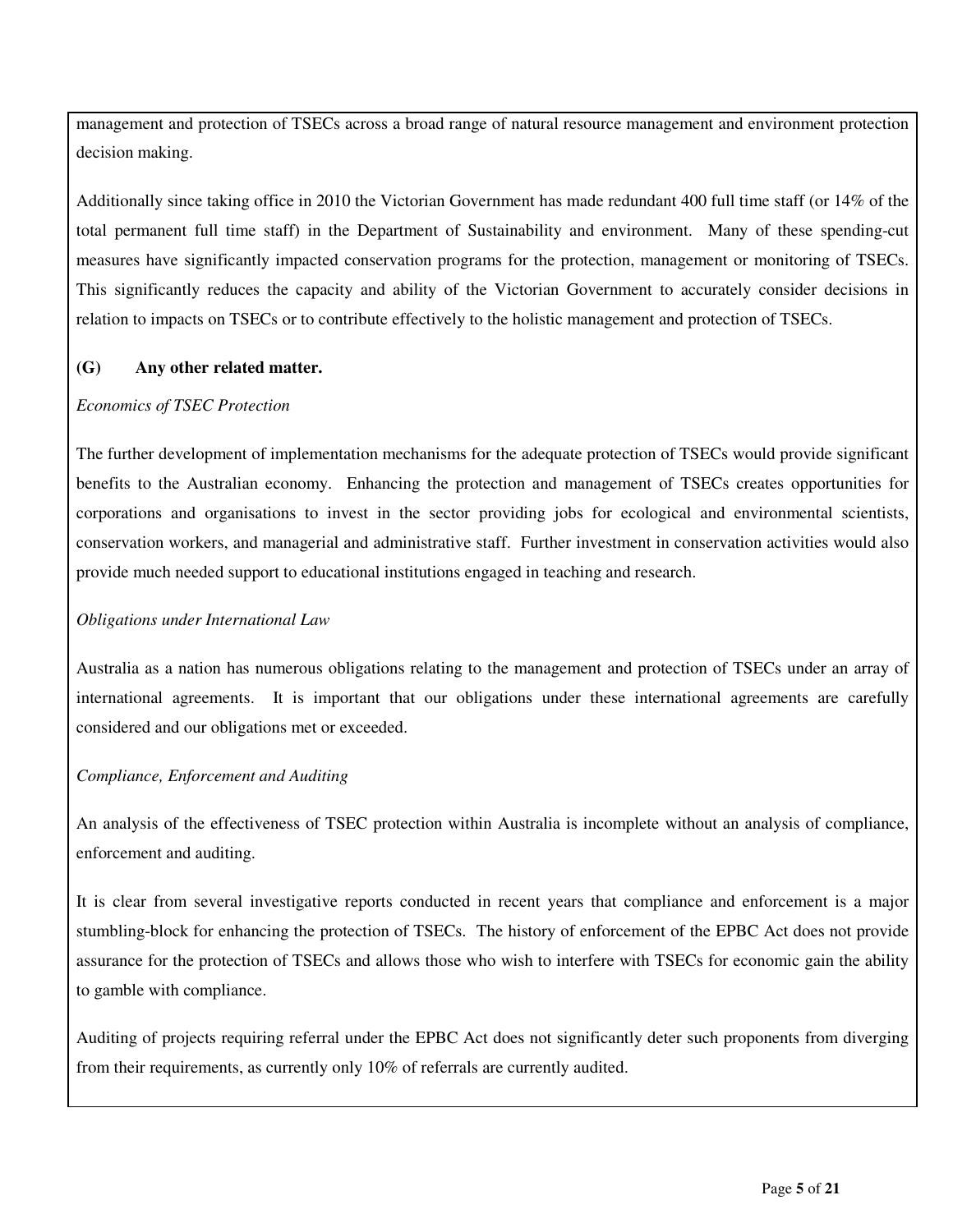# (A) MANAGEMENT OF KEY THREATS TO LISTED SPECIES AND ECOLOGICAL **COMMUNITIES**

In the majority of cases TSECs reach critically low abundance, distribution or extent due to pressures from key threatening processes. Threatening processes can be caused by natural influences (such as natural shifts in ecological or environmental gradients); however it is commonly accepted that the most damaging threatening processes are caused or accelerated by *human induced* land use change (such as removal of native vegetation or habitat for land-use or development), environmental variation (such as: changes to hydrological regimes of waterways by water extraction or storage; the input of chemicals/pollutants/nutrients to the soil water or air) or modification to ecological balance (such as the release of exotic plants or animals into natural ecosystems).

As such, control over anthropogenic activities from an individual to national level is a vitally important factor in the protection of TSECs. Provisions for the protection of TSECs from key threats, especially anthropogenic threats, are accounted for under the Environment Protection and Biodiversity Conservation Act 1999 (Cth) (EPBC Act). However legislation only combats part of the overarching problem of environmental ambivalence towards land use planning decisions, which represents an underlying cultural neglect of environmental processes and biodiversity conservation. This issue needs to be confronted by government and rectified through greater efforts in public education, backed by sound and consistent regulation. Additionally, initiatives for the mitigation or elimination of existing and established key threats needs to be undertaken strategically for the protection of specific TSECs to be effective.

# (B) DEVELOPMENT AND IMPLEMENTATION OF RECOVERY PLANS

There are many documented problems with the current procedure for the management of TSECs under the EPBC Act. These problems are accurately documented in a report prepared for the Department of Environment Water Heritage and the Arts in 2010. Some of the more prominent issues outlined in the report are as follows: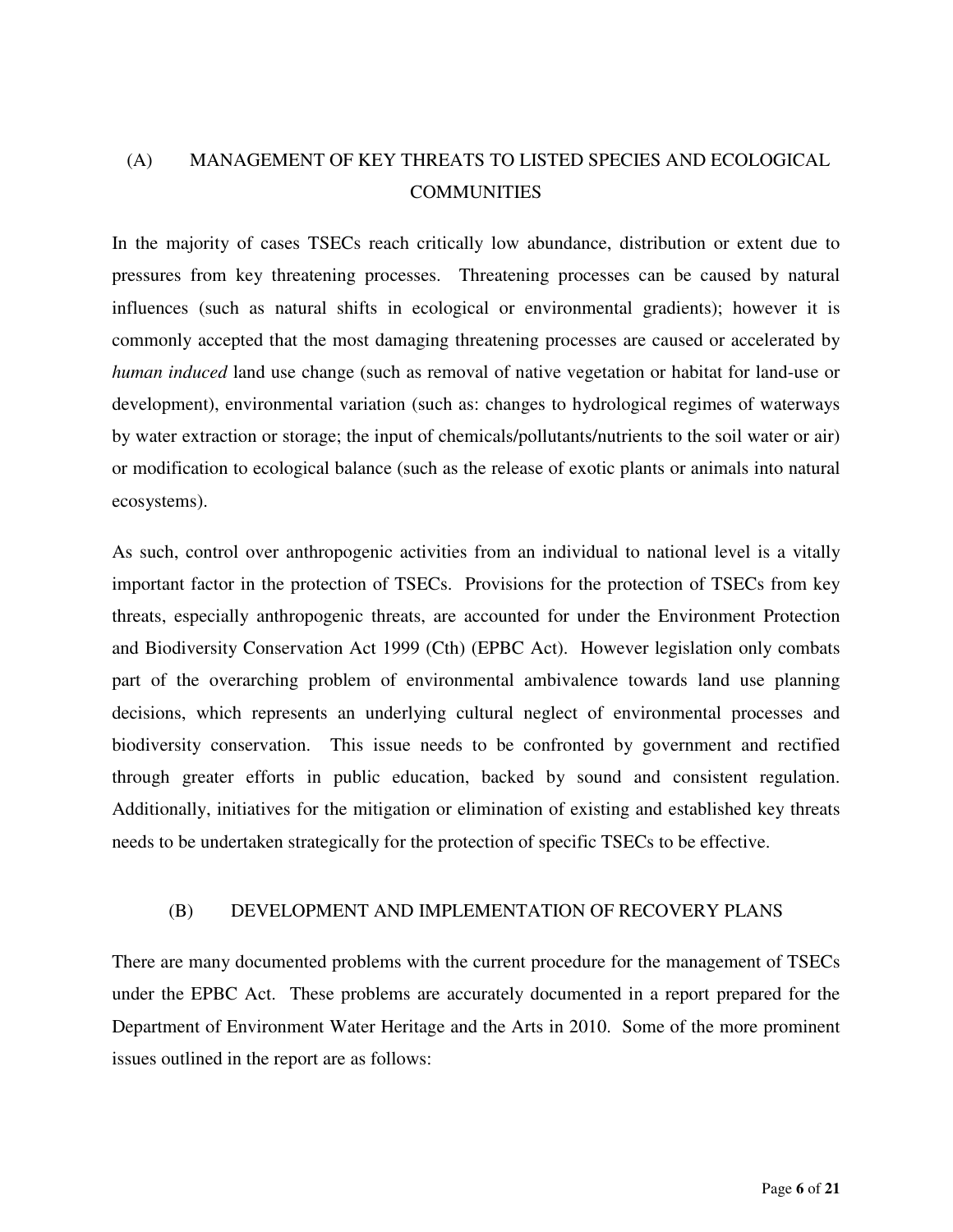As of June 2010, [only] 508 species have national recovery plans, which accounts for 30.6% of all threatened species in Australia,<sup>4</sup> and [only] 93 species have had reviews of their recovery plans (17.6% of all species with plans). $5$ 

[T]he recovery plan aspect of the EPBC Act is...biased away from reptiles, invertebrates and flora [and]...higher levels of threat category did not influence whether a species had a recovery plan.<sup>6</sup>

The report also highlights that there is 'no significant difference in the likelihood of recovery between species with recovery plans and species which do not have a plan<sup>57</sup> which suggests that the recovery plan process does not provide sufficient support or management to the TSEC in order to facilitate its recovery.

It is clear from the conclusions of this report that sufficient funding is not currently available for the implementation of extrinsic-species-and-habitat-management-techniques to reduce key threats and enhance survival, reproduction or regeneration of listed TSEC.

It is advised that the report referenced above be thoroughly considered when conducting the current senate inquiry and lessons be learned from the failures of past TSEC management and recovery.

# (C) MANAGEMENT OF CRITICAL HABITAT ACROSS ALL LAND TENURES

Living organisms and ecological communities do not recognise the political boundaries defined by human society.

Many species which have been driven to the brink of extinction occur in habitats which have historically experienced high human land-use.<sup>8</sup> Areas of high human use, particularly by

 $\overline{a}$ 

<sup>&</sup>lt;sup>4</sup> Watson, J.E.M., Bottrill, M.C., Walsh, J.C, Joseph, L.N. and Possingham, H.P. 'Evaluating threatened species recovery planning in Australia' (2011) Prepared on behalf of the Department of the Environment, Water, Heritage and the Arts by the Spatial Ecology Laboratory, University of Queensland, Brisbane, p28.<br> $5 \text{ W}$ .

<sup>5</sup> Watson, J.E.M., Bottrill, M.C., Walsh, J.C, Joseph, L.N. and Possingham, H.P. 'Evaluating threatened species recovery planning in Australia' (2011) Prepared on behalf of the Department of the Environment, Water, Heritage and the Arts by the Spatial Ecology Laboratory, University of Queensland, Brisbane, p32.

<sup>&</sup>lt;sup>6</sup> Watson, J.E.M., Bottrill, M.C., Walsh, J.C, Joseph, L.N. and Possingham, H.P. 'Evaluating threatened species recovery planning in Australia' (2011) Prepared on behalf of the Department of the Environment, Water, Heritage and the Arts by the Spatial Ecology Laboratory, University of Queensland, Brisbane, p18.

<sup>7</sup> Watson, J.E.M., Bottrill, M.C., Walsh, J.C, Joseph, L.N. and Possingham, H.P. 'Evaluating threatened species recovery planning in Australia' (2011) Prepared on behalf of the Department of the Environment, Water, Heritage and the Arts by the Spatial Ecology Laboratory, University of Queensland, Brisbane, p5.

<sup>8</sup> Australian Bureau of Statistics, Threatened Species in Australia http://www.abs.gov.au/ausstats/abs@.nsf/0/525E198EE27F1682CA2569DE00267E45?OpenDocument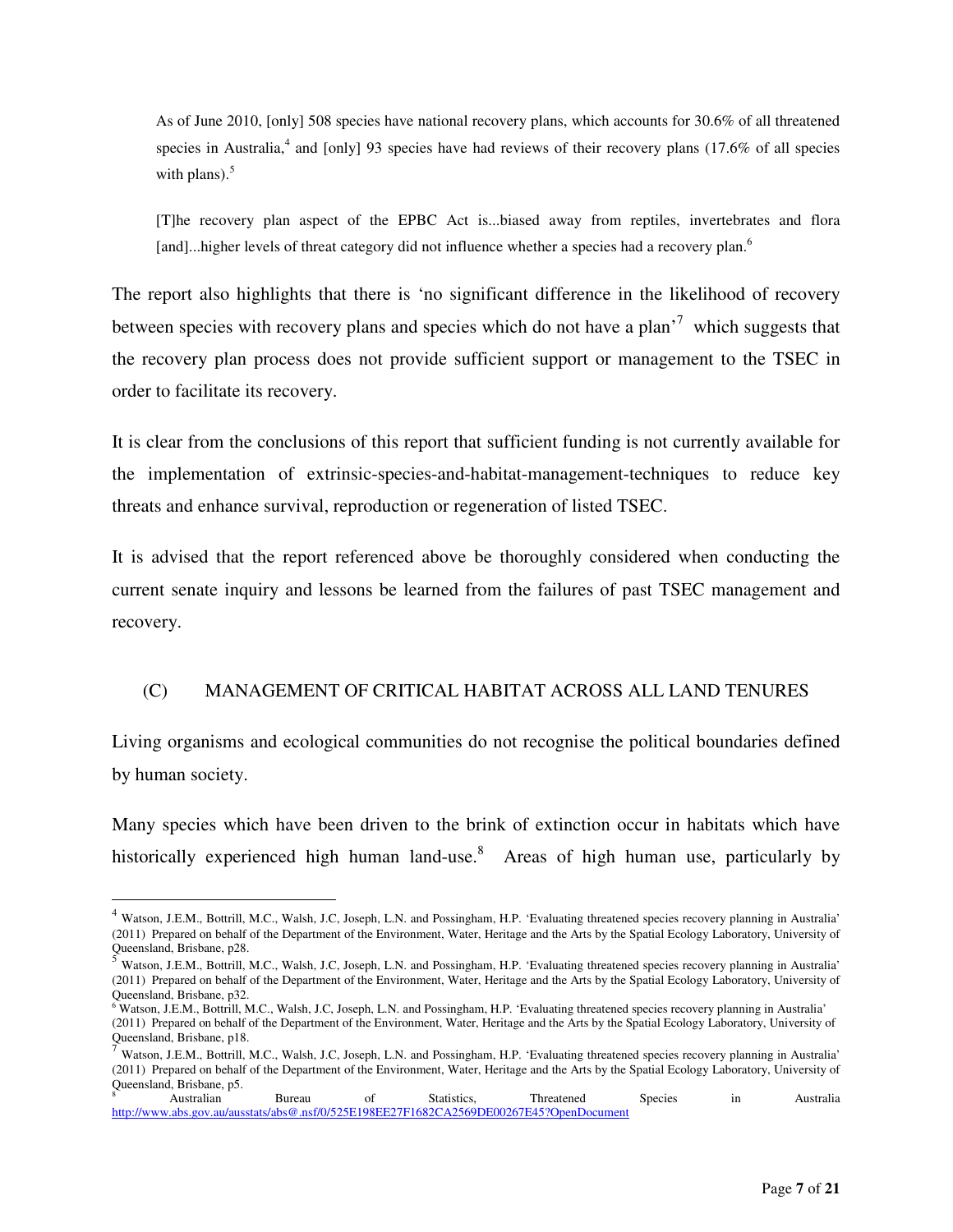agriculture, in Australia are currently majority privately owned. As such many TSECs occur on private land.

Many state government protection mechanisms for the protection of TSECs apply only to public land, and do not afford protection to TSECs which occur on private land. As such the EPBC Act is a vitally important legislative mechanism for the protection of TSECs as it provides governance across all land tenures.

# (D) REGULATORY AND FUNDING ARRANGEMENTS AT ALL LEVELS OF GOVERNMENT

# *(D) 1. Regulation*

At present all levels of government within Australia play a vital role in the preservation and protection of TSECs from anthropogenic disturbance and intervention. Each level of government provides a different function and affords an assurance that the protection of TSECs is given due consideration when disturbance to the community, species or species habitat is proposed.

# *(D) 1.(a) Federal Government*

The Australian Constitution defines the limitations of the regulatory jurisdiction of the Federal Government. Unfortunately in 1901, when the Constitution was drafted, environmental and ecological conservation where not considered a matter of importance and relating regulatory jurisdiction was not expressly defined. As such the majority of legislative power over the management of natural resources was inadvertently deferred to the jurisdiction of the state governments.<sup>9</sup>

However, since the 1970s the Whitlam Government and the Hawke Government have established limited federal regulatory jurisdiction over certain aspects of ecological conservation. Such jurisdictional regulatory powers relied on the constitutional role of the Federal Government

 $\overline{a}$ <sup>9</sup> Godden, Lee and Jacqueline Peel 'Environmental Law: Scientific, Policy and Regulatory Dimensions' (2009) Oxford University Press, ch4.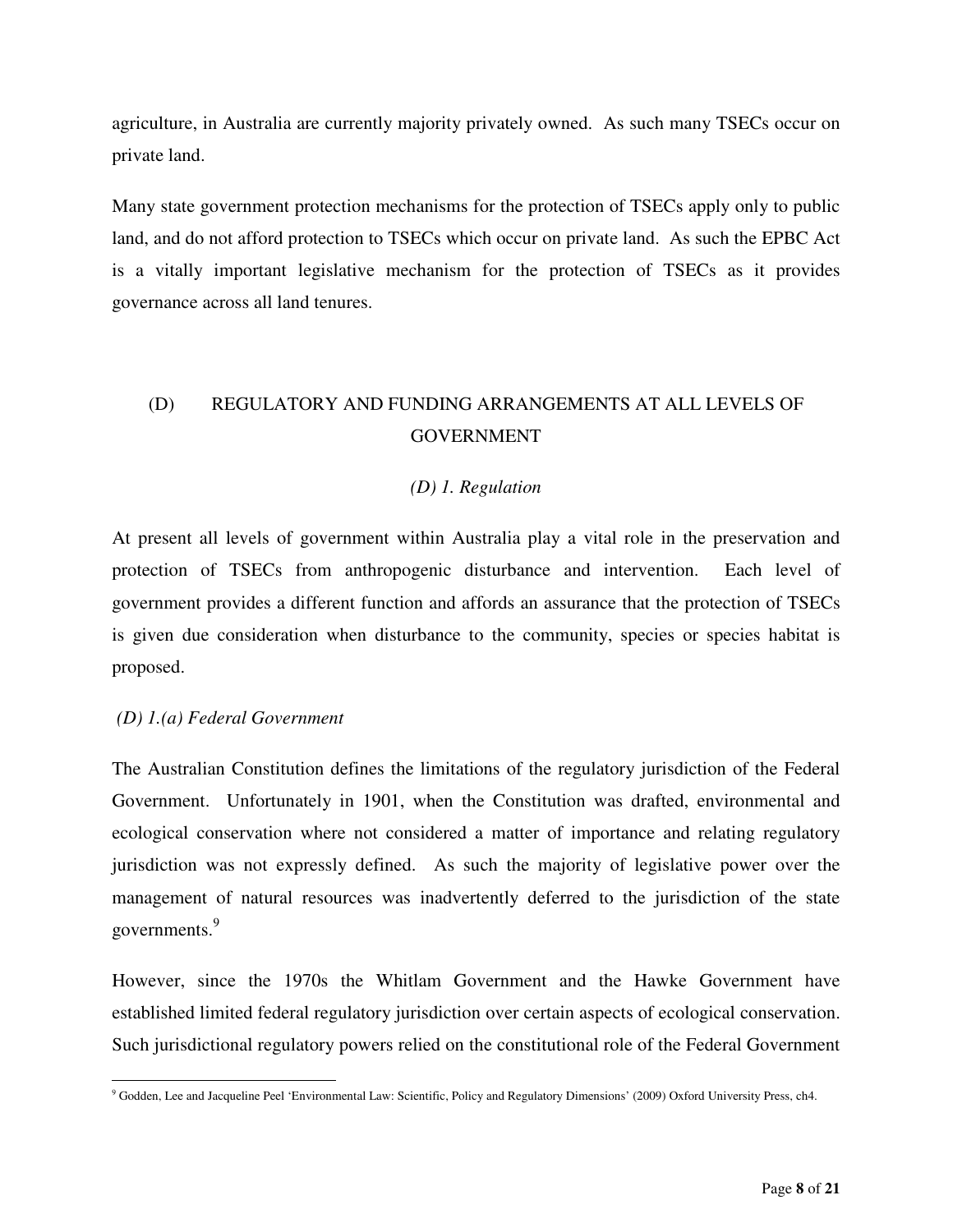in 'external affairs' and have been established as a result of international agreements which Australia is party to. $2$  The interaction between the Federal Government, the state governments and Australia's obligations under international agreements culminated in the Intergovernmental Agreement on the Environment (IGAE) between the federal and state governments in 1992.<sup>10</sup>

Following the IGEA the Hawke government successfully implemented the first federal mechanisms for the protection of TSECs with the adoption of the *Threatened Species Act 1992*  (Cth).

The role of the Federal Government in environmental regulatory jurisdiction over environmental and ecological affairs was further reformed by the Council of Australian Governments (COAG) resolution on Heads of agreement on Commonwealth and State roles and responsibilities (HoA) for the Environment in 1997, which resulted in defining the limitation of the Federal Government's jurisdiction to 'Matters of National Environmental Significance' (MNES).<sup>11</sup>

The basis for the contemporary jurisdiction of the Federal Government in the protection of TSECs was established as a result of the IGAE and the 1997 HoA under the Howard Government and was enacted in legislation by the Environment Protection and Biodiversity Conservation Act 1999 (Cth) (EPBC Act).

At the time of the 1997 HoA and the introduction of the EPBC Act, which determined the contemporary jurisdiction of the Federal Government over the regulation of TSEC management and protection, many commentators considered the negotiated federal jurisdiction to be unnecessarily narrow.<sup>4</sup>

It is important to note that the cotemporary framework for the protection of TSECs by the Federal Government has been extremely difficult to establish due to the reality of constitutional jurisdiction, and has been established by the hard work of consecutive governments over a period of nearly half a century.

 $\overline{a}$ <sup>10</sup> Intergovernmental Agreement on the Environment (1992), http://www.environment.gov.au/about/esd/publications/igae/index.html

<sup>&</sup>lt;sup>11</sup> Peel, Jacqueline; Godden, Lee "Australia Environmental Management: A 'Dams' Story" (2005) 28(3) University of New South Wales Law Journal 668.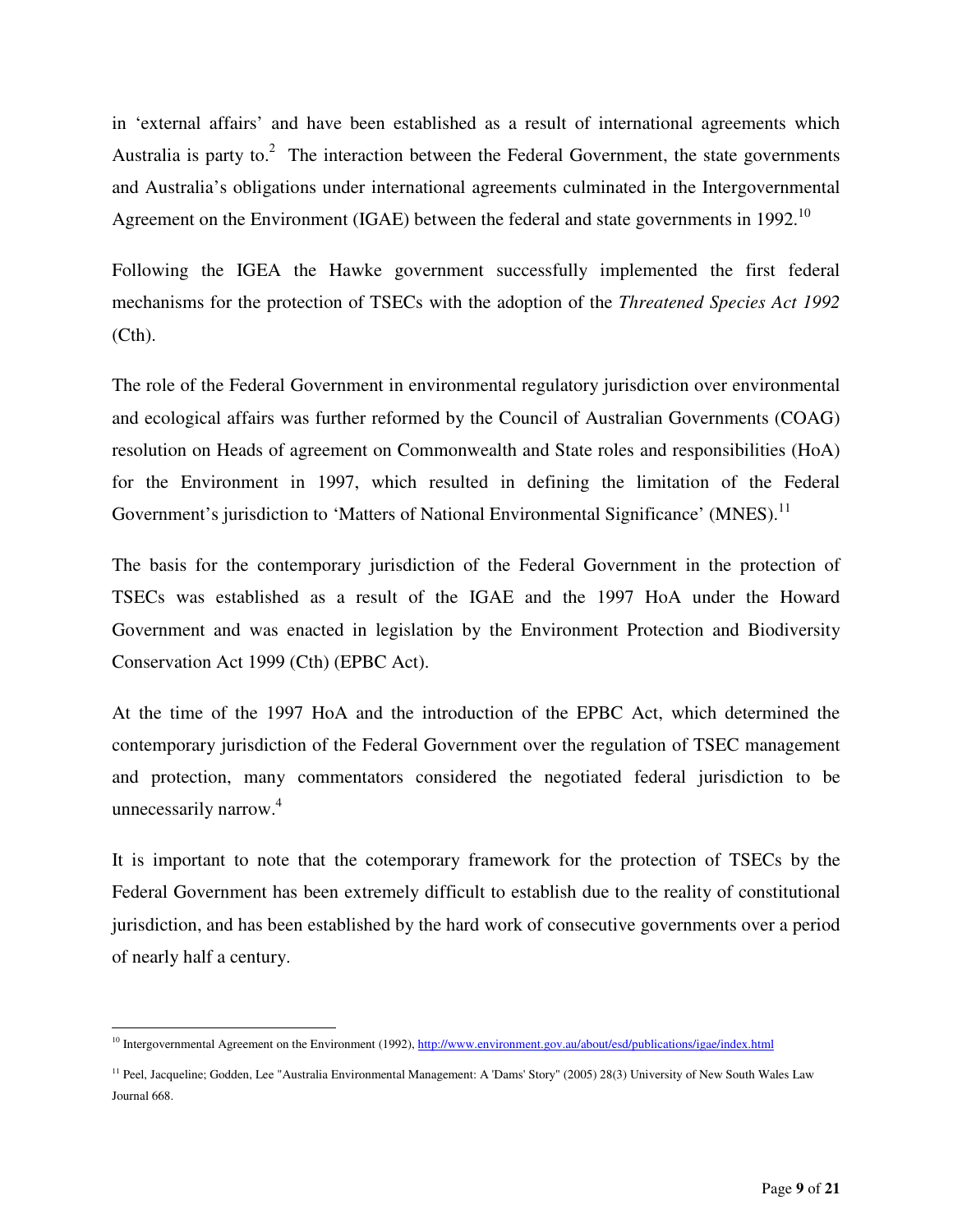Decisions made by current governments must recognise the legacy of previous governments, and ensure that future decisions enhance the role of the Federal Government in relation to TSEC protection, and not allow the role of the Federal Government to degrade.

Federal Government powers which provide protection to TSECs afford a vital 'second-tier' of legislative protection for TSECs against unpredictable political and social agenda's which can at times destabilise policy decisions of normally rational State Governments.

# *(D) 1.(b) State Government*

State governments have the jurisdictional ability to implementation a high level of protection for TSECs due to the constitutional authority discussed above: State Governments hold the majority of legislative jurisdiction over natural resource management and the management and protection of TSECs within their state borders. However, when considering their overarching jurisdictional capacity: in general state legislative frameworks provide very little direct protection for individual TSECs, and rely heavily on the federal EPBC Act for this function.

The most significant legislative function utilised by state governments for the protection of TSECs on private land is the planning framework. Planning frameworks differ significantly from state-to-state; however most states now implement controls over the disturbance or removal of native vegetation and require basic ecological investigations prior to development or land-use change. These ecological investigations usually require a site assessment to identify ecological values of the site and a desktop assessment to determine the likelihood of occurrence of TSECs. As such, the required level of investigation under the state government planning framework determines if a TSEC is identified prior to land-use change or development. Thus state planning frameworks provide the basis for the identification of TSECs prior to land-use change or development.

# *(D) 1.(c) Local Government*

Local government serve as the first point of contact between landholders, who wish to modify the extent or type of land-use, and the executive government who administer legislation relating to TSECs. Local government serve this purpose as a result of their obligation to the administration of state legislated planning laws.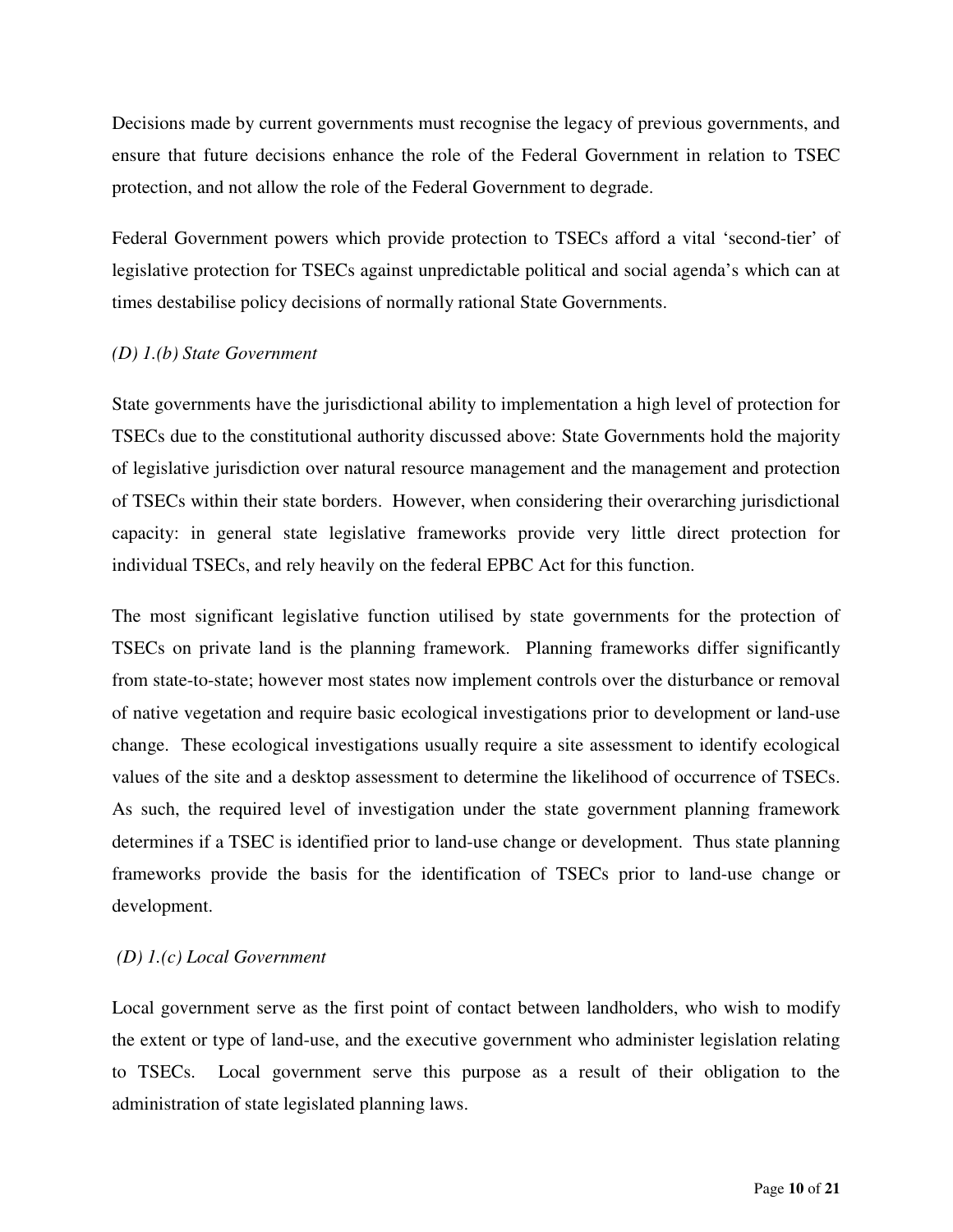Local government therefore plays a vital role in the identification of a threatened species, threatened species habitat or threatened ecological community on land which is proposed for land-use change. Without the identification of a TSEC which occurs on land proposed for landuse change, higher levels of government are unlikely to become aware of the presence of the TSEC and the state and federal legal processes for the protection of the TSEC are unlikely to be enacted.

As a result of the administrative role of local government a high level of ecological expertise is required at a local government level. However, according to an integrative commentary of the *Australian State of the Environment Committee* published in 2006 less than one-third of local councils in Australia had comprehensive or good capacity for natural resource management planning. $^{12}$ 

Limitations in the ecological capacity and expertise of local government prove to be a major inhibition to the protection of TSECs in Australia.

# *(D) 2. Expenditure*

While it is not the intention of our submission to break down and analyse the channels of funding provided for TSEC protection, it is abundantly clear from other avenues of investigation in this submission that financial expenditure at all levels of government has to-date been insufficient to prevent the further decline of threatened species populations or the extent or quality of threatened ecological communities.

Significant increases in expenditure at all levels of government are required to prevent further species extinctions from occurring.

 $\overline{a}$ <sup>12</sup> Dr Su Wild River *'*The role of local government in environmental and heritage management*' (2006) The Australian National University, prepared for the 2006 Australian State of the Environment Committee*, Figure 10.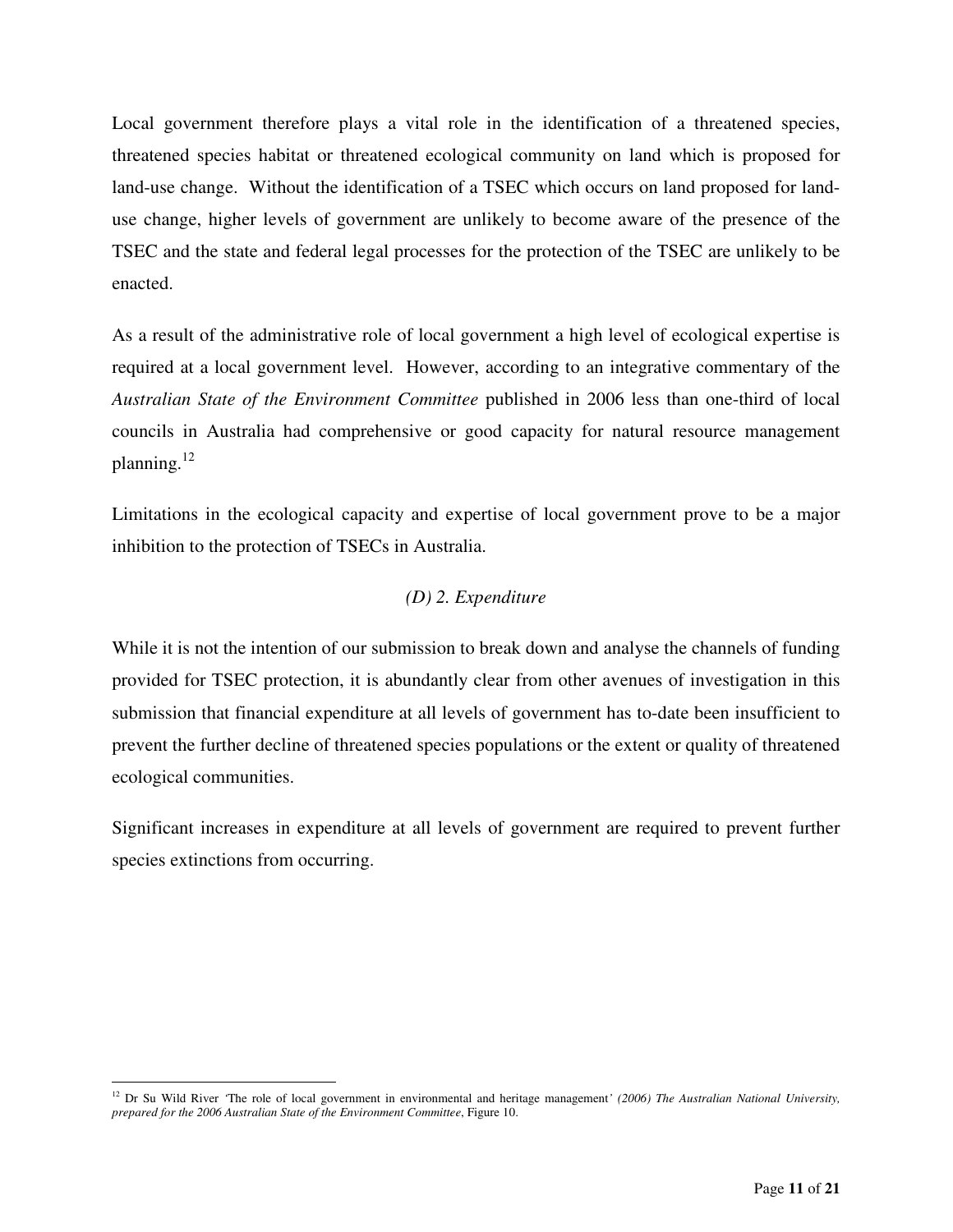#### (E) TIMELINESS AND RISK MANAGEMENT WITHIN THE LISTINGS PROCESSES

### *(E) 1. The Administration of the TSEC Listing Process*

The EPBC Act provides protection to TSECs as they are considered Matters of National Environmental Significance (MNES). However, TSECs are only provided protected if they are listed as rare or threatened under the EPBC Act. Despite this, the EPBC Act does not contain provision requiring the minister responsible for the administration of the EPBC Act to undertake comprehensive, iterative assessments of TSECs to ensure eligible species or ecological communities are listed or assigned the appropriate conservation status.

#### *(E) 1.(a) The Listing of New TSECs*

Under the current process for listing new TSECs the Minister for the Environment relies heavily upon nominations by the public for the listing of TSECs: the eligibility of the nominated TSEC for listing is then considered by the Scientific Committee following a period within which it invites public comment.<sup>13</sup> While the Scientific Committee is able to make internal nominations, the EPBC Act specifies that nominations to be considered are 'mostly items that have been nominated [by the public]<sup> $,$ 14</sup>.

### *(E) 1.(b) Review of Listed TSECs*

 $\overline{a}$ 

It is important that TSEC lists are maintained and reviewed regularly by a process which incorporates accurate and sufficient monitoring of the TSEC and key threats to the TSEC, so as to ensure that lists are performing the function for which they were created.

In 2007 the Auditor General published a report which highlights that listings of TSECs are not reviewed with sufficient frequency.<sup>15</sup> As such, current TSEC lists under state and federal legislation are unlikely to be accurate.

<sup>&</sup>lt;sup>13</sup> Environment Protection and Biodiversity Conservation Act 1999 (Cth) Subdivision AA.

<sup>&</sup>lt;sup>14</sup> Environment Protection and Biodiversity Conservation Act 1999 (Cth)  $s194(A)(c)$ .

<sup>&</sup>lt;sup>15</sup> The Auditor General 'The Conservation and Protection of National Threatened Species and Ecological Communities' (2007) Australian National Audit Office, Audit report No.31 2006/7, ch2.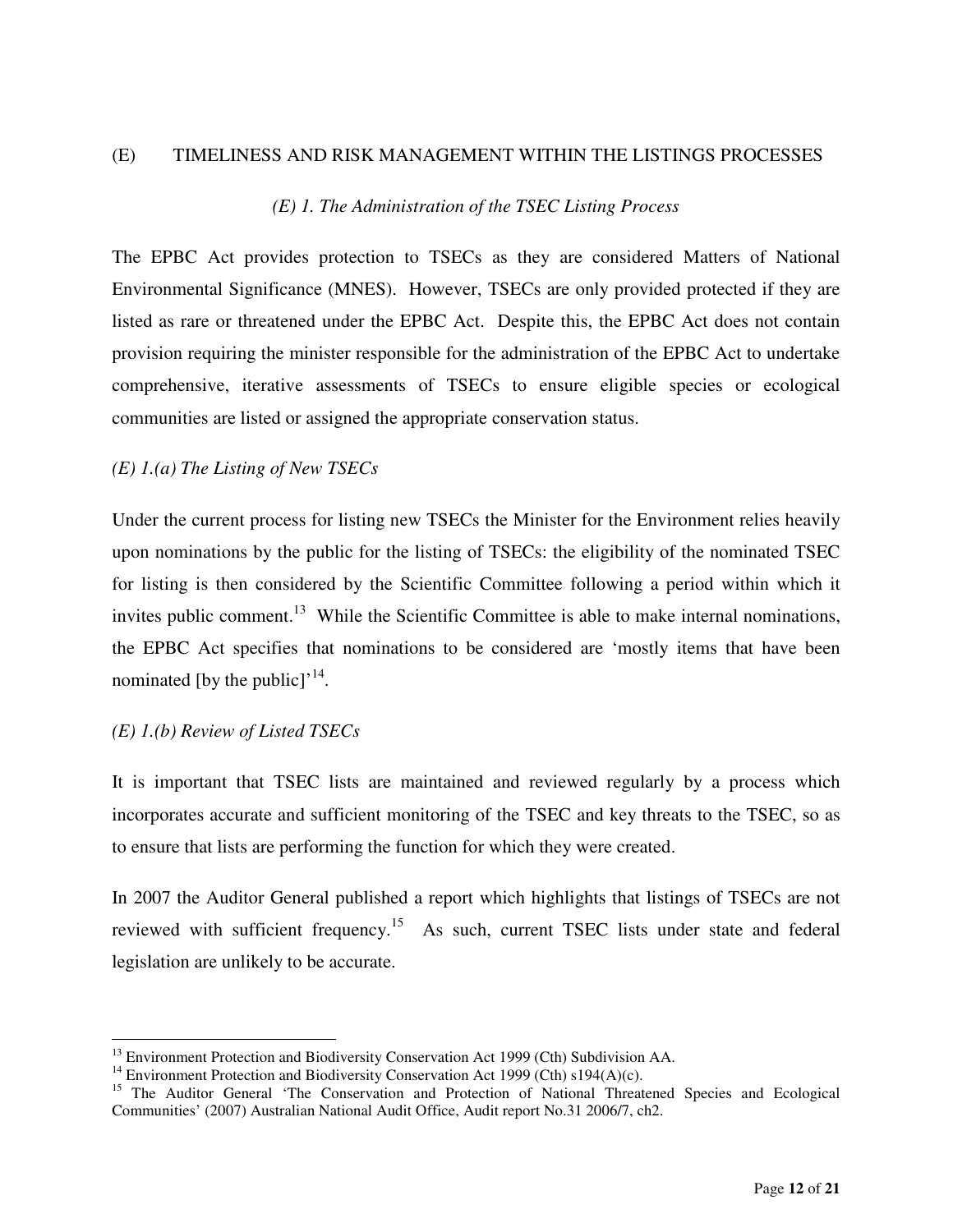# *(E) 1.(c) Timelines for Listing New TSECs*

The timeliness of the listing process for TSECs has been repeatedly criticised for being slow, cumbersome an unpredictable. Since 2000 the EPBC list has seen a 22.7% increase of listed species, hardly a record rate considering the large number of species thought to be threatened in Australia.

Fortunately current amendments to the EBPC Act outlined in the Government's response to the EPBC review of 2010, attempt to streamline the listing process of TSECs and importantly allow provision for the emergency listing of species.

The EPBC review also highlights the inefficiencies of the listing process and largely attributed its slow process to duplication of TSEC lists across states, territories, and levels of government and the inability of these entities to develop clear lines of communication on this matter.

Understandably the development of a clear and effective listing process takes time to get right. Changes outlined in the Department of Sustainability, Environment, Water, Populations and Communities response to the EPBC Act review will consolidate state and territory TSEC lists, under the Species Information Partnerships (SIP) project, enabling the fast tracking of critically threatened species onto the list to improve the systems function. It is important that the SIP project be continued into the future with regular iterative amendments to TSEC lists at all governmental levels. However, in order for the SIP project to contribute accurate and up to date listings procedures and programs relating to the monitoring of TSECs must be significantly improved.

# *(E) 2. The Result of Inaccurate TSEC Lists*

Lack of up to date information regarding threatened species and communities instils uncertainty for all stakeholders in TSEC management.

For those involved in the conservation of the species or community lack of ecological information makes the allocation of available funding and the prioritisation of management directives difficult.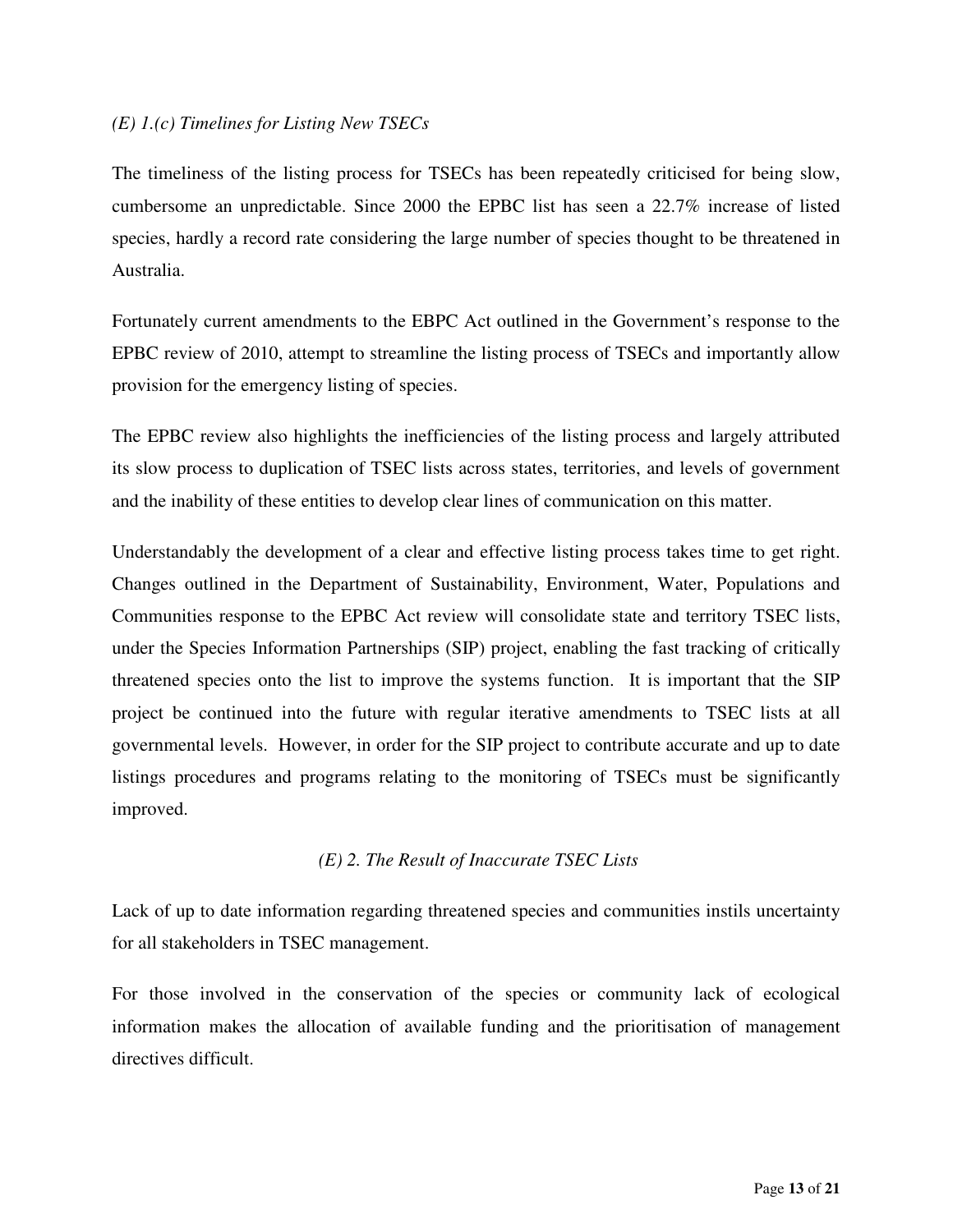For those who wish to develop land which provides refuge for TSECs, inaccuracy of TSEC lists provides uncertainty as to the potential for the proposed development.

# *(E) 3. Conclusion*

The heavy reliance by the Federal Government on public nomination of species and ecological communities to be listed as TSECs under the EPBC Act demonstrates a lack of dedication and commitment to the protection of TSECs.

As a result of ineffective TSEC list maintenance and review the application of the EPBC Act for TSEC protection becomes disjointed, inconsistent and ambiguous. Such inaccuracy provides uncertainty for all stakeholders in TSEC management.

# (F) THE HISTORICAL RECORD OF STATE AND TERRITORY GOVERNMENTS ON THESE MATTERS

We write this submission as long-term residents of Victoria and are only in a position to provide an accurate analysis of the historical record of the Victorian Government on these matters.

Historically the Victorian Government has not shown a strong commitment to the protection of TSECs. While several legislative mechanisms provide indirect benefits to the survival and persistence of  $TSECs$ ,<sup>16</sup> no comprehensive legislative mechanisms exist for the explicit and comprehensive protection of TSECs.

The Flora and Fauna Guarantee Act 1998 (Vic) (FFG Act) was established to 'promote the conservation of Victoria's native flora and fauna'<sup>17</sup>. While the FFG Act has established a framework for the listing of TSECs at a state level, and a framework for the implementation of conservation actions (in the form of Action Statements), the FFG Act only allows for the protection of TSECs under the issuing of an Interim Conservation Order by the Minister.<sup>18</sup> In general the FFG Act, when considering its current regulations and powers, does not provide

 $\overline{a}$ <sup>16</sup> Such as the Victorian planning framework; The Wildlife Act 1975 (Vic); Environment Protection Act 1970 (Vic); Environment Effects Act 1978 (Vic); Crown Land (Reserves) Act 1978 (Vic); among others.

<sup>&</sup>lt;sup>17</sup> Flora and Fauna Guarantee Act 1988 (Vic), s1.

<sup>&</sup>lt;sup>18</sup> Flora and Fauna Guarantee Act 1988 (Vic), Part 5, Division 1.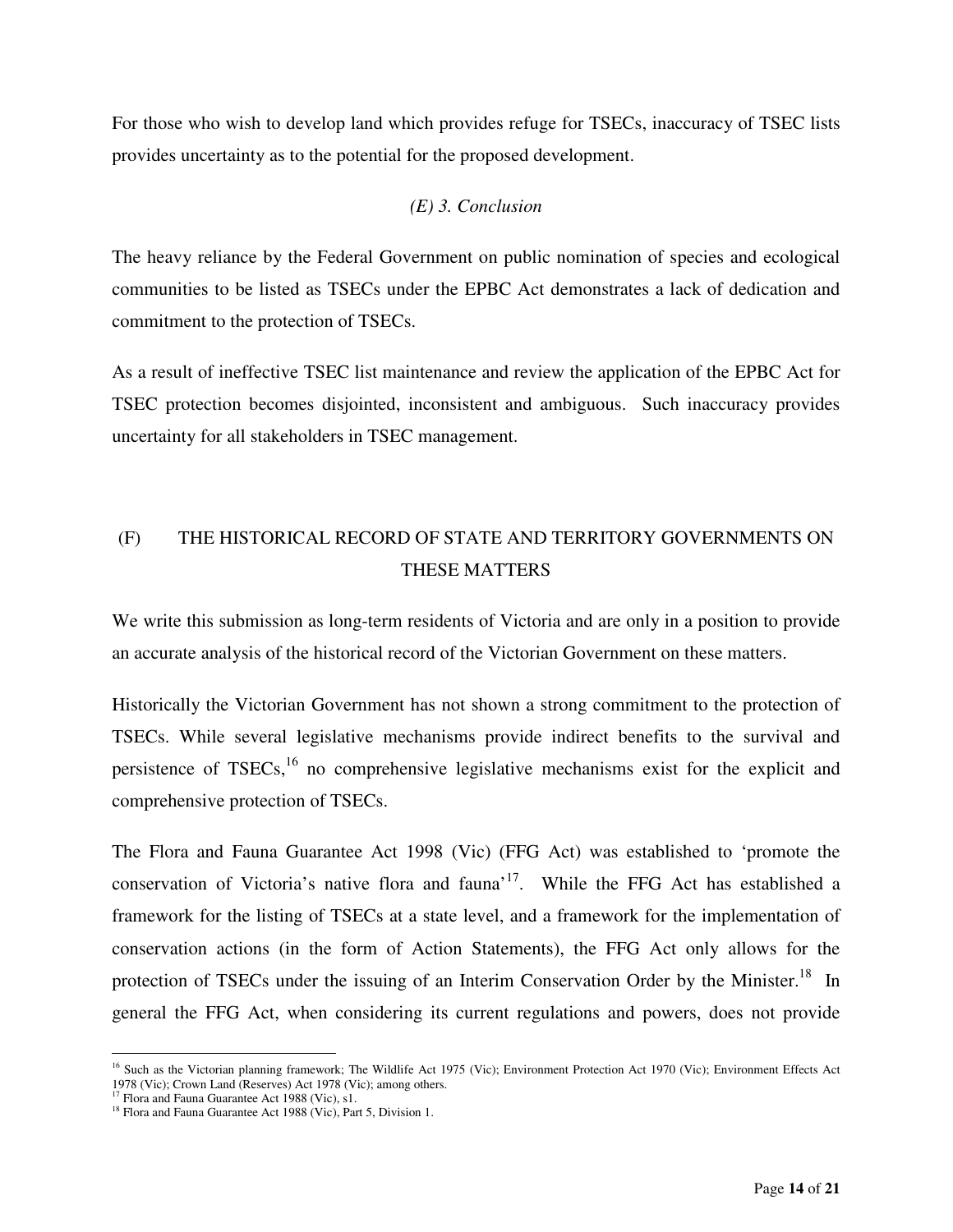sufficient protection to TSECs. The successes and failures of the FFG Act in achieving its objectives can be considered by reference to a report prepared by the Victorian Auditor General in 2009.<sup>19</sup>

Since the election of the Baillieu Government in Victoria in 2010, the Victorian Government has implemented several policies which have significantly compromised the management and protection of TSECs as follows:

- Actively sought the reintroduction of cattle grazing in sensitive alpine ecosystems compromising the persistence of several TSECs listed under the EPBC Act;<sup>20</sup>
- Significantly increasing the amount of fuel reduction burning undertaken on public land within Victoria without undertaking research, and a lack of site specific impact assessment, in relation to the impact of fuel reduction burning on TSECs;
- The reintroduction of logging into Bamah National Park compromising the protection and persistence of several TSECs;
- The allocation of several areas of the Toolangi State Forest for timber harvesting despite the potential presence of TSECs;
- Amendment of the Victorian Code of Practice for Timber Production to allow the Secretary to the Department of Sustainability and Environment to allow the harvesting of timber within areas potentially inhabited by a TSEC against the guidance of the TSECs Action Statement;
- By the introduction of the *Forest Amendment Act 2012* (Vic) removing the requirement for obtaining a permit of firewood collection on public land and increasing the area of land available for legal firewood collection despite a lack of scientific research available, and a total lack of site specific impact assessment, in relation to the impact of firewood collection on  $TSECs$ <sup>21</sup>
- Allowing a 12 week duck hunting season despite the lack of research available in relation to the impact of duck hunting on threatened waterbird species.

<sup>20</sup> Urlus, J., G. Carr, A. McMahon, S. Mathews, J. McMahon and D. Quin 'Review of the Experimental Design of the Alpine Cattle Grazing Project' (2011) Ecology Australia; Wahren, C., W. Papst and R. Williams 'Long-Term Vegetation Change in Relation to Cattle Grazing in Sub-Alpine Grassland and Heathland on the Bogong High-Plains: an Analysis of Vegetation Records From 1945 to 1994' (1994) 42(6) *Australian Journal of Botany* 607-39.

 $\overline{a}$ <sup>19</sup> Victorian Auditor General 'Administration of the Flora and Fauan Guarantee Act 1988' (2009) Victorian Auditor General's Office.

<sup>&</sup>lt;sup>21</sup> *Forests Amendment Act 2012* (Vic); Victorian National Parks Association 'Firewood for the Future' http://vnpa.org.au/page/natureconservation/biodiversity/firewood-for-the-future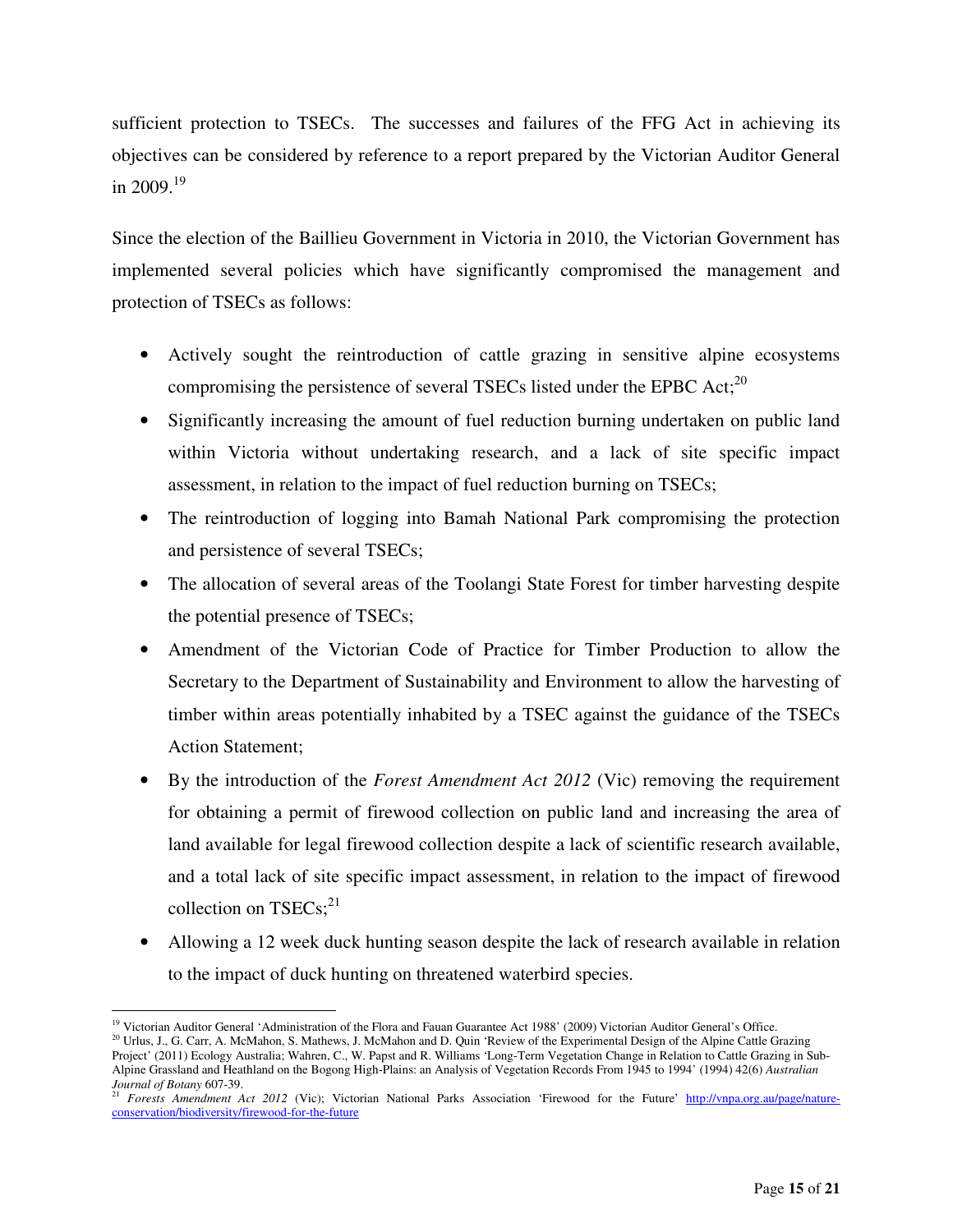It is clear from these policy choices that the current Victorian Government has little regard for considering the management and protection of TSECs across a broad range of natural resource management and environment protection decision making.

Additionally since taking office in 2010 the Victorian Government has made redundant 400 full time staff (or 14% of the total permanent full time staff) in the Department of Sustainability and environment  $(DSE)$ <sup>22</sup> Many of these spending-cut measures within the DSE have significantly impacted conservation programs for the protection, management or monitoring of TSECs. This significantly reduces the capacity and ability of the Victorian Government to accurately consider decisions in relation to impacts to TSECS or to contribute effectively to the holistic management and protection of TSECs.

# (G) ANY OTHER RELATED MATTER

# *(G) 1. Economics of TSEC Protection*

#### *(G) 1.(a) Economic Value of TSEC Protection*

The economic value of species and ecological communities is largely unquantifiable. However, the potential economic benefits can be investigated and predicted.

Individual species can contribute significantly economically due to their contribution to food resources, medicinal applications or genetic properties.

Ecological communities currently contribute extensively to all economic function through the providing of environmental services and the stabilisation of environmental parameters allowing for optimal conditions for human land-use. The economic value of these environmental services will increase exponentially into the future as human activities causes continued environmental degradation.

 $\overline{a}$ <sup>22</sup> Australian Broadcasting Commission, DSE Still Considering Job Cuts Impact, http://www.abc.net.au/news/2012-06-27/dse-still-consideringjob-cuts-impact/4095020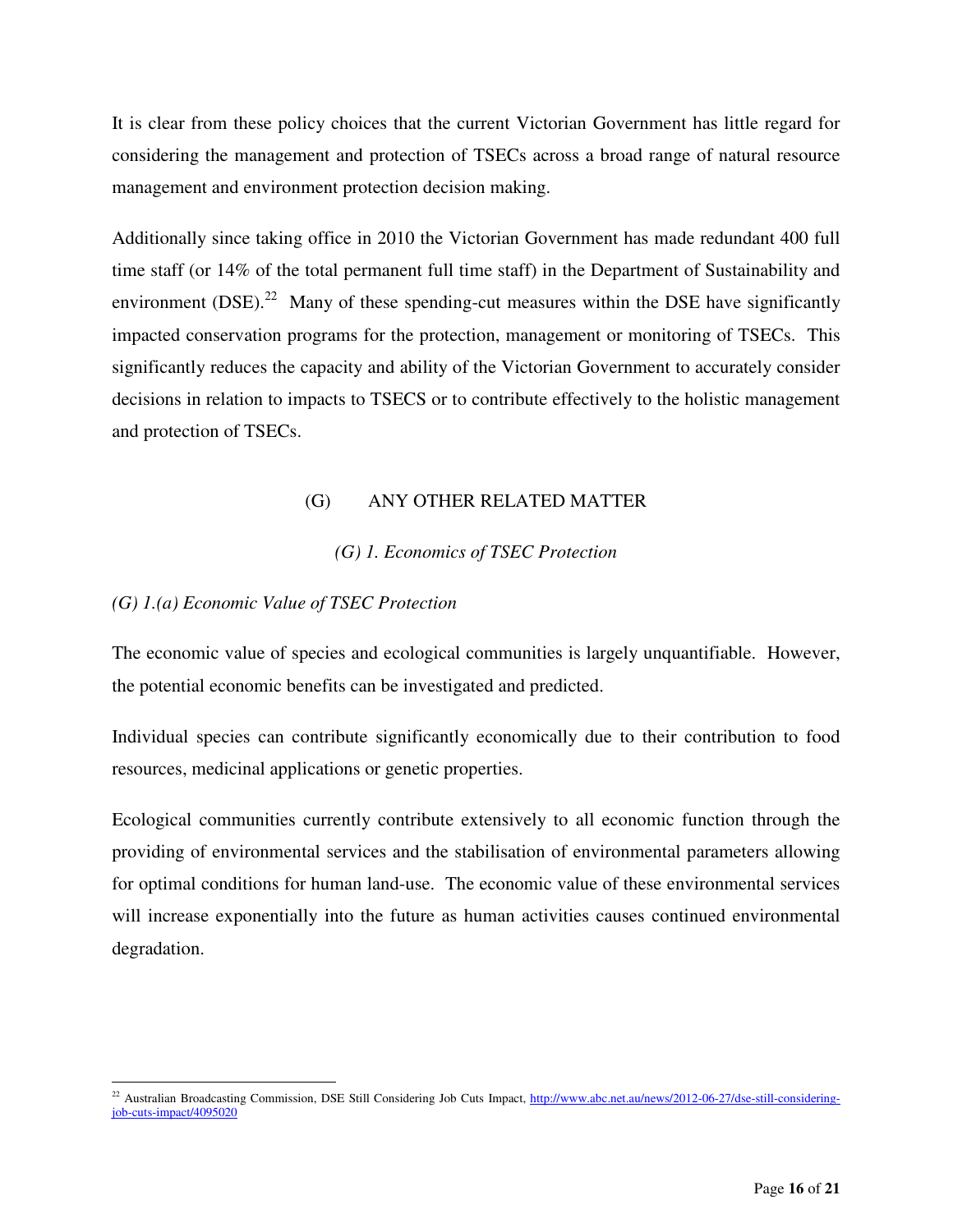Both individual species and ecological communities contribute greatly to the sustainability of Australia's tourism industry. Without our vast array of natural resources and biological diversity our tourism industry would not retain the great economic power it has historically held.

In the current climate of global economic downturn, it is important that short-term economic benefit does not compromise the long term economic and intrinsic value that Australia's biological diversity encompasses.

#### *(G) 1.(b) Economic Stimulus from TSEC Conservation*

The further development of implementation mechanisms for the adequate protection of TSECs would provide significant benefits to the Australian economy. Enhancing the protection and management of TSECs creates opportunities for corporations and organisations to invest in the sector providing jobs for ecological and environmental scientists, conservation workers, and managerial and administrative staff. Further investment in conservation activities would also provide much needed support to educational institutions engaged in teaching and research.

There are many examples of significant economic stimulus as a result of enhancing regulatory implementation, some include: the emergence of the occupational health and safety industry as a result of enhancing safety procedures for workers; and the contaminated lands and environmental sustainability industries as a result of addressing public health concerns in relation to environmental degradation.

# *(G) 2. Obligations under International Law*

Australia as a nation has numerous obligations relating to the management and protection of TSECs under an array of international agreements. It is important that our obligations under the following international agreements are carefully considered, and our obligations exceeded: the Convention on Biological Diversity, the Convention on International Trade in Endangered Species of Wild Fauna and Flora (CITES), the Convention on Wetlands of International Importance Especially in Waterfowl Habitat (the RAMSAR Convention), the International Convention for the Prevention of Pollution From Ships (MARPOL), the International Convention for the Regulation of Whaling, the Stockholm Convention on Persistent Organic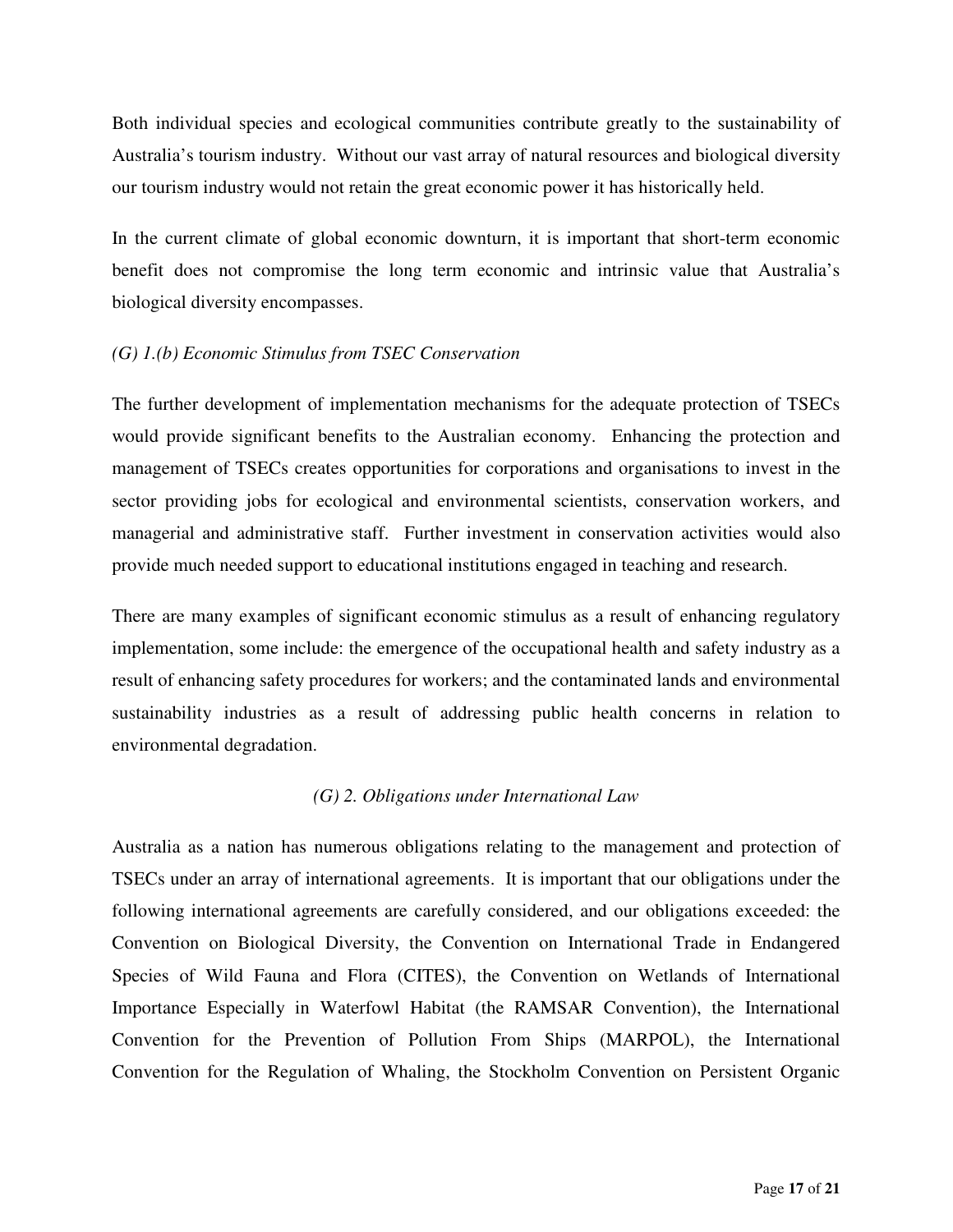Pollutants, the United Nations Convention on the Law of the Sea (UNCLOS), the United Nations Framework Convention on Climate Change (UNFCCC), among others.

# *(G) 3. Compliance, Enforcement and Auditing*

An analysis of the effectiveness of TSEC protection within Australia is incomplete without an analysis of compliance, enforcement and auditing.

It is clear from several investigative reports conducted in recent years that compliance and enforcement is a major stumbling-block for enhancing the protection of  $TSECs$ <sup>23</sup>. The EPBC Act has a range of functions which provides a strong, broad and stable capacity for the protection of TSECs from human influence. However, the history of enforcement of the EPBC Act does not provide assurance for the protection of TSECs and allows those who wish to interfere with TSECs for economic gain the ability to gamble with compliance.

Auditing of projects requiring referral under the EPBC Act does not significantly deter such proponents from diverging from their requirements, as currently only 10% of referrals are currently audited.

It is advised that issues of compliance, enforcement and auditing are thoroughly investigated as a component of the current senate review, and adequate recommendations directed towards the enhancement of compliance, enforcement and auditing under the current framework.

 $\overline{a}$ 

<sup>&</sup>lt;sup>23</sup> Lipman, Zada 'An Evaluation of Compliance and Enforcement Mechanisms in the Environment Protection and Biodiversity Conservation Act 1999 (Cth) and their Application by the Commonwealth' (2010) 27 Environment and Planning Law Journal 98-112; Hawke, Allan 'The Australian Environment Act – Report of the Independent Review of the Environment Protection and Biodiversity Conservation Act 1999' (2009) Australian Government Department of Environment, Water, Heritage and the Arts.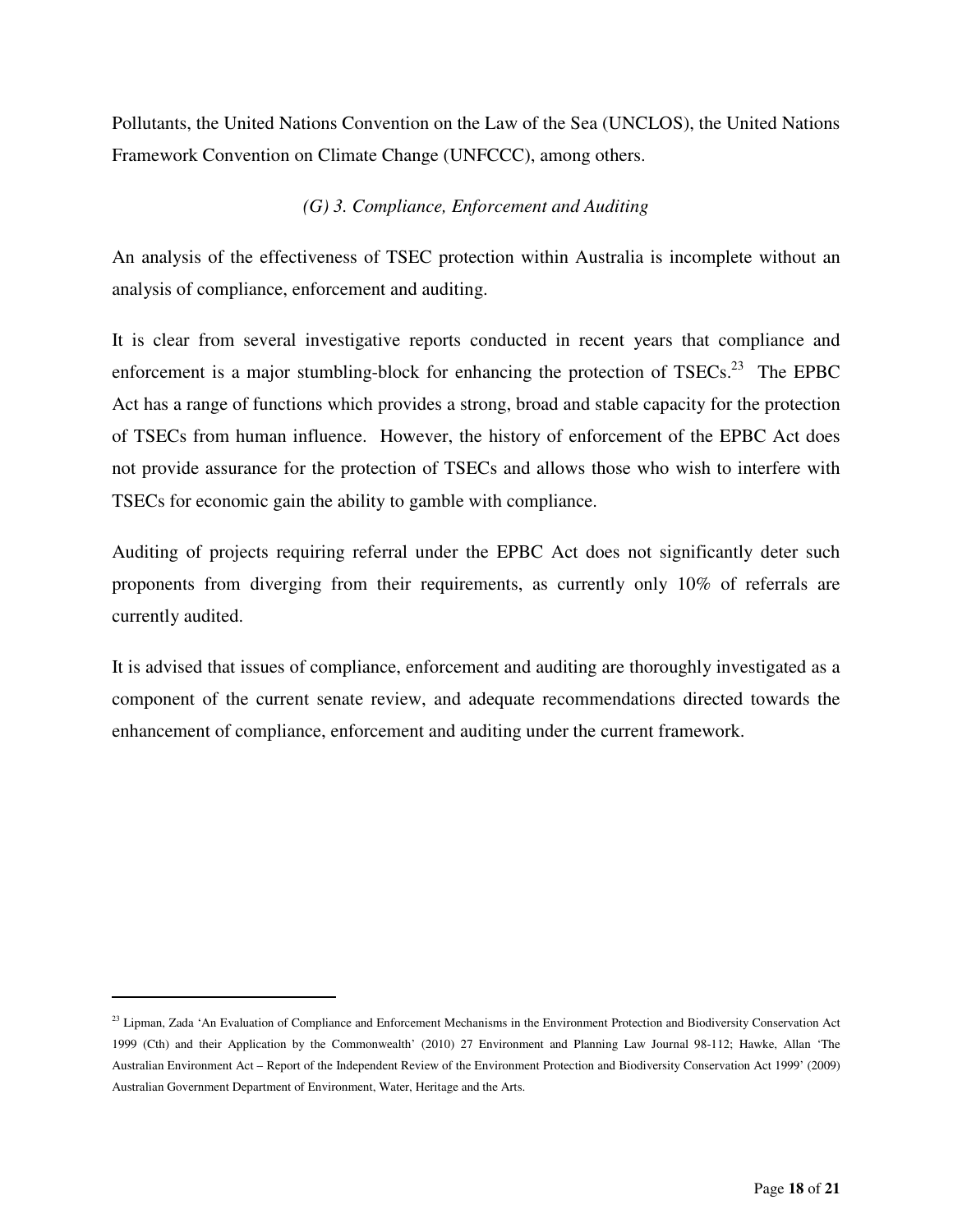#### BIBLIOGRAPHY

#### *Reports and other Information Sources*

Australian Broadcasting Commission, DSE Still Considering Job Cuts Impact, http://www.abc.net.au/news/2012-06-27/dse-still-considering-job-cuts-impact/4095020

Australian Bureau of Statistics, Threatened Species in Australia http://www.abs.gov.au/ausstats/abs@.nsf/0/525E198EE27F1682CA2569DE00267E45?OpenDo cument

Flannery, Tim 'Quarterly Essay 48. After the Extinction Crisis: Australia's New Extinction Crisis' (2012) Black Inc Books.

Godden, Lee and Jacqueline Peel 'Environmental Law: Scientific, Policy and Regulatory Dimensions' (2009) Oxford University Press.

Hawke, Allan 'The Australian Environment Act – Report of the Independent Review of the Environment Protection and Biodiversity Conservation Act 1999' (2009) Australian Government Department of Environment, Water, Heritage and the Arts.

Intergovernmental Agreement on the Environment (1992), http://www.environment.gov.au/about/esd/publications/igae/index.html

Lipman, Zada 'An Evaluation of Compliance and Enforcement Mechanisms in the Environment Protection and Biodiversity Conservation Act 1999 (Cth) and their Application by the Commonwealth' (2010) 27 Environment and Planning Law Journal 98-112.

Peel, Jacqueline; Godden, Lee "Australia Environmental Management: A 'Dams' Story" (2005) 28(3) University of New South Wales Law Journal 668.

The Auditor General 'The Conservation and Protection of National Threatened Species and Ecological Communities' (2007) Australian National Audit Office, Audit report No.31 2006/7.

Urlus, J., G. Carr, A. McMahon, S. Mathews, J. McMahon and D. Quin ' Review of the Experimental Design of the Alpine Cattle Grazing Project' (2011) Ecology Australia.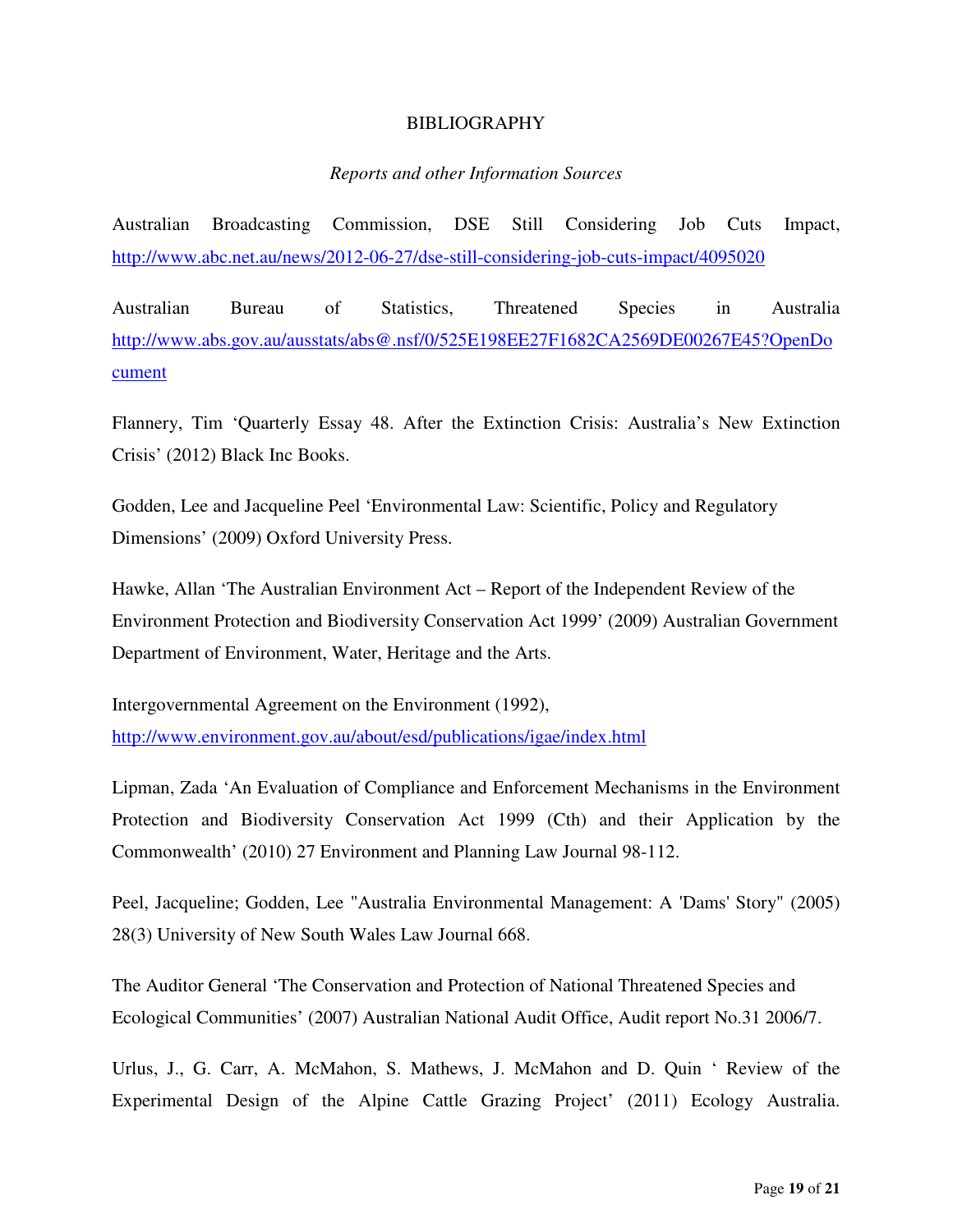http://vnpa.org.au/admin/library/attachments/PDFs/Reports/EcologyAustralia-AlpineGrazing\_Feb11.pdf

Victorian Auditor General 'Administration of the Flora and Fauan Guarantee Act 1988' (2009) Victorian Auditor General's Office.

Victorian National Parks Association 'Firewood for the Future' http://vnpa.org.au/page/natureconservation/biodiversity/firewood-for-the-future

Wahren, C., W. Papst and R. Williams 'Long-Term Vegetation Change in Relation to Cattle Grazing in Sub-Alpine Grassland and Heathland on the Bogong High-Plains: an Analysis of Vegetation Records From 1945 to 1994' (1994) 42(6) *Australian Journal of Botany* 607-39.

Watson, J.E.M., Bottrill, M.C., Walsh, J.C, Joseph, L.N. and Possingham, H.P. 'Evaluating threatened species recovery planning in Australia' (2011) Prepared on behalf of the Department of the Environment, Water, Heritage and the Arts by the Spatial Ecology Laboratory, University of Queensland, Brisbane.

*Wild River, Dr Su* 'The role of local government in environmental and heritage management' (2006) The Australian National University, prepared for the 2006 Australian State of the Environment Committee,

http://www.environment.gov.au/soe/2006/publications/integrative/local-government/parttwo.html

# *Legislation*

*Crown Land (Reserves) Act 1978* (Vic)

*Environment Effects Act 1978* (Vic)

*Environment Protection Act 1970* (Vic)

*Environment Protection and Biodiversity Conservation Act 1999* (Cth)

*Forests Amendment Act 2012* (Vic)

*Flora and Fauna Guarantee Act 1988* (Vic)